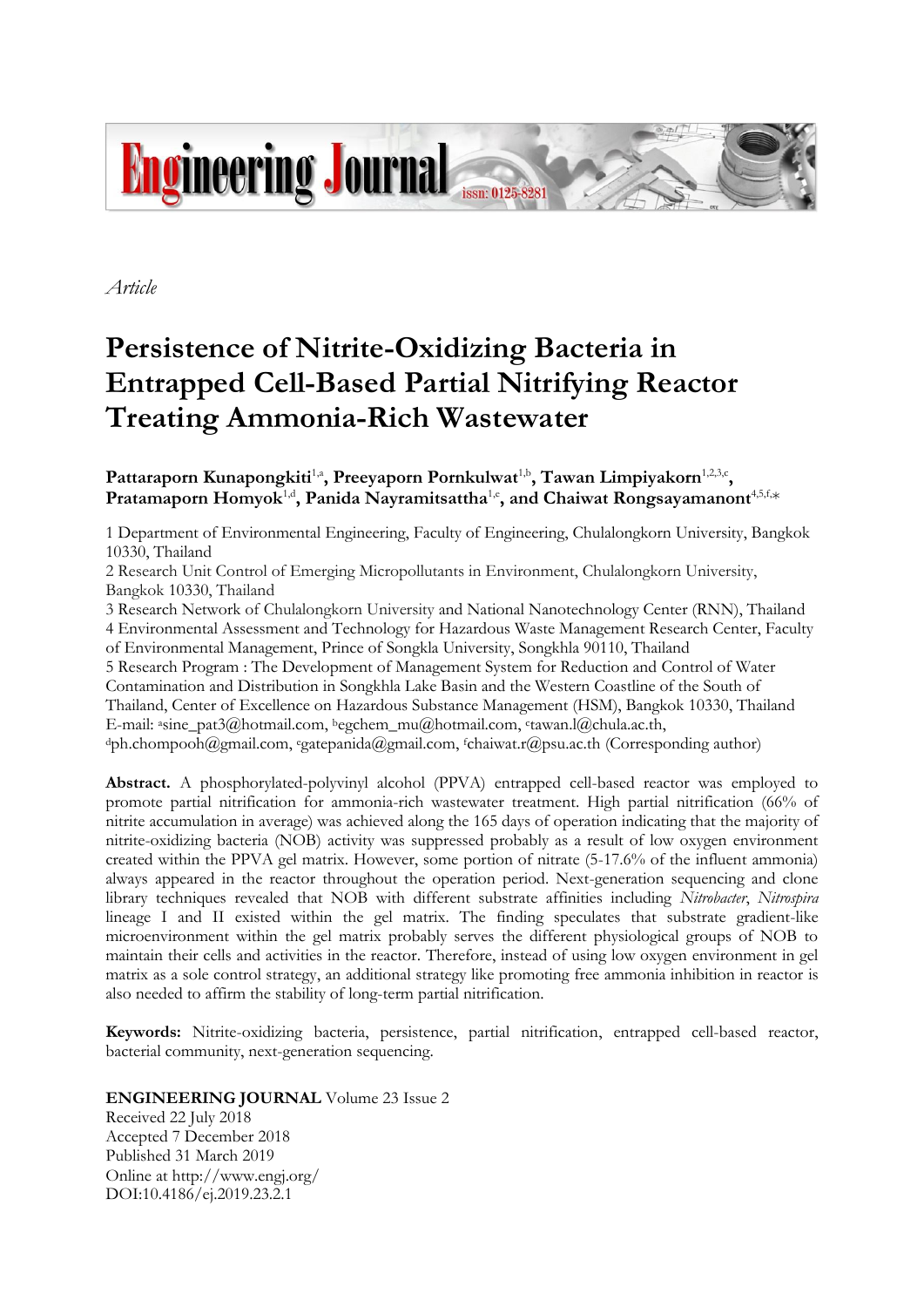## **1. Introduction**

Shortcut biological nitrogen removal (SBNR) relies on the oxidation of ammonia to nitrite, followed by the reduction of nitrite to nitrogen gas. As compared to conventional biological nitrogen removal (BNR), SBNR can reduce amounts of oxygen required for nitrification and organic matters needed for heterotrophic denitrification. Partial nitrification, the oxidation of ammonia to nitrite without nitrate as the end product, is an inevitable step of SBNR. The process can be promoted by providing environmental conditions that suppress the activity of nitrite-oxidizing bacteria (NOB) while allowing the activity of ammonia-oxidizing bacteria (AOB) to occur. Such conditions include maintaining high pH [1], high temperature (>35°C) [2], and/or low oxygen (0.3-0.5 mg l-1 ) [3, 4].

Cell entrapment has recently been applied to promote partial nitrification for treating ammonia-rich wastewater [5]. Besides retaining high cell density, the cell entrapment provides microenvironment inside the gel matrix that promotes partial nitrification. Oxygen concentration gradient generated along the depth of the gel matrix creates oxygen-limited zone somewhere inside the gel matrix leading to the oxidation of ammonia with the remaining nitrite, not nitrate, as the end product. Natural and synthetic polymers, such as alginate, phosphorylated polyvinyl alcohol (PPVA), and polyethylene glycol (PEG) have been employed to form gel matrices for cell entrapment [2, 5, 6]. PPVA is a synthetic polymer that requires short time for cell entrapment and is nontoxic to microorganisms [7]. Previously, partial nitrification was successfully achieved in a PPVA entrapped cell-based reactor operated at a bulk DO concentration of 2 mg l-1 [5]. However, the NOB activity was not fully suppressed in the oxygen-limited zone of the gel matrix since a small amount of nitrate (up to 13%) was still accumulated along the operation period [5]. The finding leads to the question of how the community structure of NOB arise in order to survive under low oxygen environment in the gel matrix leading to the deterioration of partial nitrification.

For the reason above, this study aims to investigate the community structure of NOB after long-term operation of an entrapped cell-based partial nitrification reactor. Two 16S rRNA DNA sequencing techniques including Illumina MiSeq sequencing and Sanger sequencing were used to observe the relative abundance of microorganisms and the NOB community within the gel matrix. Realizing the importance of the nitrite-oxidizing bacterial persistence on the stability of partial nitrification is the major implication of this study.

## **2. Materials and Methods**

## **2.1. Preparation of Entrapped Cells**

Mixed liquor from a Bangkok municipal wastewater treatment plant was entrapped using PPVA technique as introduced by [7]. Briefly, the collected mixed liquor was concentrated via centrifugation at a speed of 500 rpm for 15 min. Then, one liter of polyvinyl alcohol (PVA) gel solution, prepared by 100 g of PVA powder in de-ionized (DI) water, was mixed with the concentrated sludge to achieve an initial cell-to-matrix ratio of 4% w/v. The formation of spherical gel matrices was conducted by dropping the mixture into a saturated boric acid solution at a flow rate of 0.83 ml min<sup>-1</sup>. Then, the gel matrices were immersed into 1 M of phosphate buffer solution at pH 7.0 for 2-3 h to harden the gel matrices.

## **2.2. Synthetic Wastewater**

The synthetic ammonia-rich wastewater which contained ammonia at  $700$  mg N  $1$ <sup>-1</sup>, was prepared by mixing (NH4)2SO4 (3.3 g), Na2HPO<sup>4</sup> (4.05 g), K2HPO<sup>4</sup> (2.1 g), MgSO<sup>4</sup> • 7H2O (0.05 g), CaCl<sup>2</sup> • 2H2O (0.01 g), FeSO<sup>4</sup> • 7H2O (0.09 g), H3BO<sup>3</sup> (30 mg), MnCl2• 4H2O (0.1 g), CoCl2• 6H2O (0.19 g), NiCl2• 6H2O  $(0.024 \text{ g})$ , CuCl<sub>2</sub>• 2H<sub>2</sub>O  $(0.02 \text{ g})$ , ZnSO<sub>4</sub>• 7H<sub>2</sub>O  $(0.144 \text{ g})$ , Na<sub>2</sub>MoO<sub>4</sub>• 2H<sub>2</sub>O  $(0.36 \text{ g})$ , and NaHCO<sub>3</sub>  $(6.89 \text{ g})$ in one liter of DI water. The composition was modified from [5].

## **2.3. Setup and Operation of an Entrapped Cell-Based Reactor**

A continuous stirred tank reactor with an effective volume of 2 l was inoculated with the prepared entrapped cells with a cell-to-matrix ratio of 4% w/v. The final concentration of cells in the reactor was 2000 mg SS. Bulk DO concentration in the reactor was maintained at 3 mg  $1<sup>1</sup>$  using DO controllers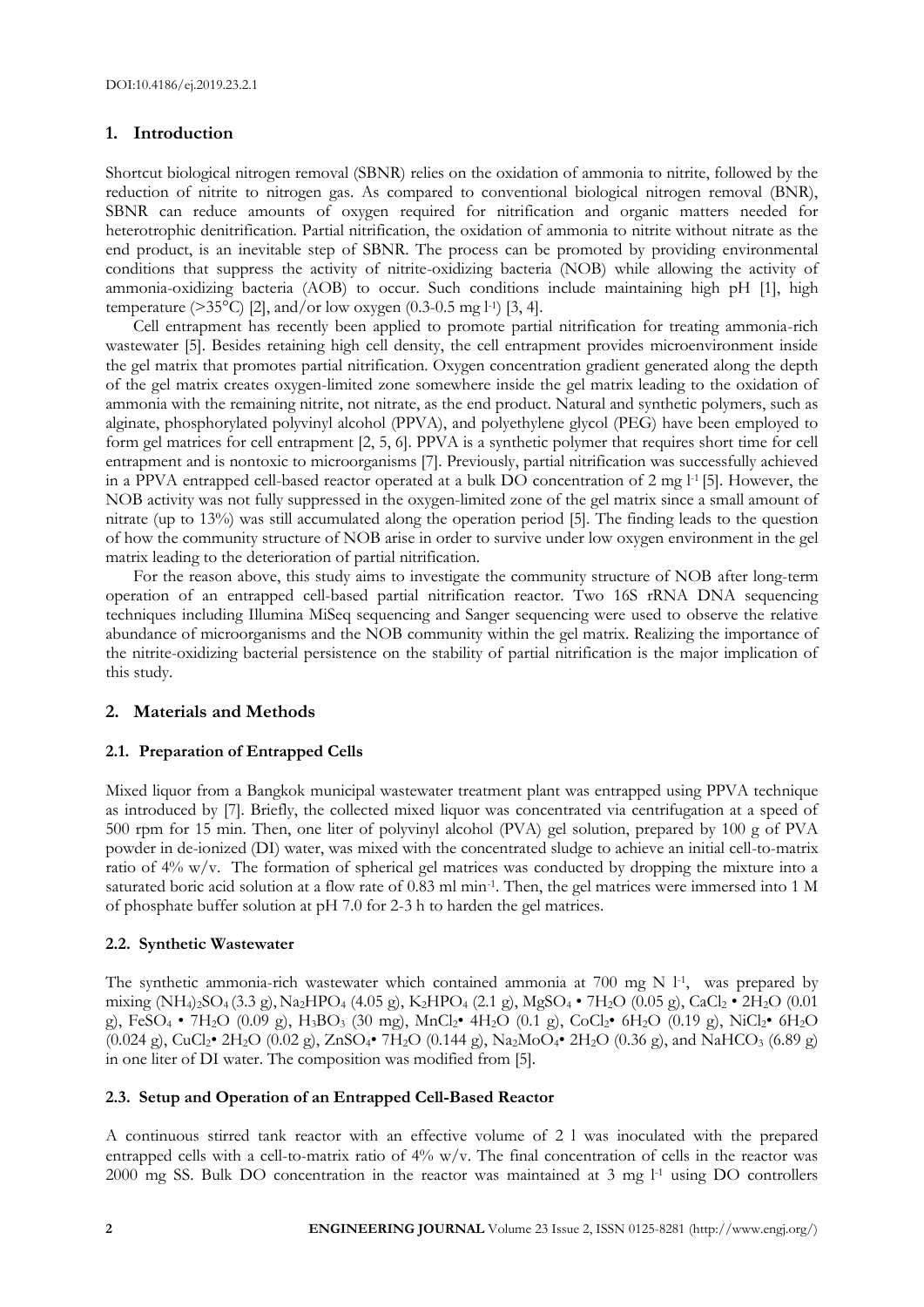(HI8410 DO controller, Hanna, USA). Air flow rate was controlled at 1 l min-1 . pH in bulk solution was maintained at 7.8±0.2 to ensure that partial nitrification only occurred by oxygen-limiting condition using pH controllers (Alpha pH 560, Thermo scientific, USA) with electrodes (Eutech instrument, USA). The fluctuation of pH was automatically reduced by adding 0.2 M NaOH solution through peristaltic pumps (505U, Watson Marlow, United Kingdom). To maintain an ammonia loading rate of 500 mg N l-1d-1 , hydraulic retention time was controlled at 1.4 days. Water temperature was at 24-28 ºC and completemixing condition was provided by mechanical mixing (R20, IKA, Germany) at 250 rpm.

#### **2.4. Chemical Analysis**

Water samples taken from the reactor were filtered through 0.45  $\mu$ m GF/C filter paper before ammonium, nitrite, and nitrate concentrations were analyzed. Ammonium concentration was analyzed using an ion selective electrode (NH500, WTW, Germany) in accordance with APHA standard procedures [8]. Nitrite and nitrate concentrations were analyzed by colorimetric and UV spectrophotometric methods, respectively [8].

#### **2.5. Investigation of an Internal Structure of Gel Matrix by Scanning Electron Microscope (SEM)**

Samples of gel beads were harvested from the reactor on day 148 to investigate the internal structures of gel matrix by SEM technique. Briefly, after rinsing with a phosphate buffer saline (PBS) solution, the samples were fixed with 50% ethanol solution in 0.1 M phosphate buffered-saline (PBS), and dehydrated by immersing the samples sequentially for 10 minutes in 50%, 75% 95%, and 100% ethanol solutions. After that, each bead samples were chopped into 4-5 small pieces and further coated with gold under vacuum condition. Each piece of cut samples was observed under SEM (JEOL, JSM-5410LV, Tokyo, Japan).

#### **2.6. Analysis for Relative Abundance of Microorganisms**

Gel beads were collected from the reactor on day 148 and dissolved completely in DI water at 70°C for 5 min. Genomic DNA was extracted using the FastDNA® SPIN Kit for Soil (Qbiogene, USA). The primers 515F (5′ GTGYCAGCMGCCGCGGTAA 3′) [9] and 806R (5′GGACTACHVGGGTWTCTAAT 3<sup>'</sup>) [10] were used for PCR amplification of the extracted DNA. The condition for PCR amplification was 3 min at 95°C followed by 23 cycles of 30 s at 95°C, 30 s at 53°C, and 30 s at 72°C and a final extension of 5 min at 72°C. The PCR mixture was prepared by *Taq* polymerase (Thermo Scientific, USA) and was carried out in a thermal cycler (Biorad Laboratories, USA). The PCR product was purified by a NucleoSpin® Gel and PCR Clean-up Kit (Macherey-Nagel, Germany). The purified PCR product was sent to the Omics Sciences and Bioinformatics Center, Chulalongkorn University, Thailand, for Illumina library construction and data analysis. In brief, index was attached using 2X KAPA hot-start ready mix and 5 µl of each Nextera XT index primer in 50 µl reaction. The attached index product was then purified by AMPure XP beads (Beckman Coulter, USA), pooled and diluted to 4 pM. After an Illumina MiSeq was performed, quality of the sequencing reads was checked by FASTQC [11], then assembling overlapping paired end reads by PEAR [12]. FASTX-Toolkit [13] was used to filter assembled reads that at least 90% of bases had a quality score of less than 30 and were shorter than 400 bp. Chimeras was removed using the UCHIME method [14] as implemented in VSEARCH 1.1.1 [15] using –uchime\_ref option against chimerafree Gold RDP database. The *pick\_open\_reference\_otus.py* command in QIIME 1.9.0 was employed to generate operational taxonomic unit (OTU). SortMeRNA was used for the reference picking, and SUMACLUST [16] was used to *de novo* cluster the subsampled failure reads. Subsequently, the OTU sequences were taxonomically assigned to the Green gene database. In addition, OTUs that have less than 0.1% reads were excluded.

#### **2.7. NOB Community Analysis**

The gel beads collected on day 148 were analyzed for NOB community. The amplification of 635-based pair fragment of *Nitrobacter* 16S rRNA gene and 350-based pair fragment of the 16S rRNA gene of *Nitrospira* were carried out with the primer sets P338f (5' ACTCCTACGGGAGGCAGCAG 3') and NIT3 (5′ CCTGTGCTCCATGCTCCG 3′) [17, 18] and the primer sets EUB338f (5 ′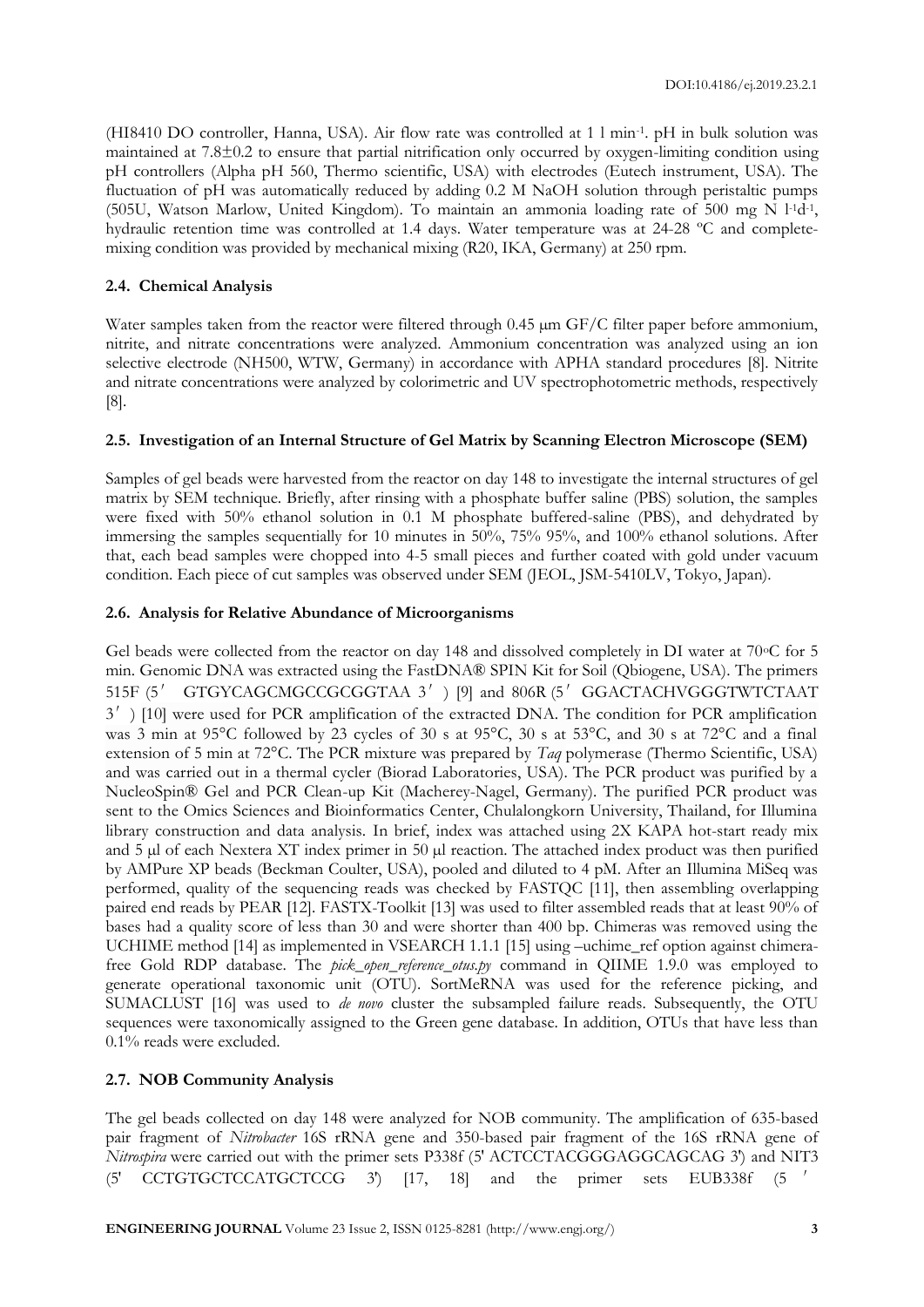ACTCCTACGGGAGGCAGC3<sup>'</sup>) and Ntspa0685r (5<sup>'</sup> CGGGAATTCCGCGCTC 3<sup>'</sup>) [19], respectively. The PCR mixture was prepared using Takara polymerase (Takara Bio Inc., Japan). The PCR reaction was conducted using a thermal cycler (Biorad Laboratories, USA) for 5 min at 95°C, followed by 25-30 cycles for 1.5 min at 95°C, 30 s at 65°C, and 1 min at 72°C. The PCR product was purified by gel electrophoresis method using NucleoSpin Extract II Kit (Clontech Laboratories Inc., USA). The purified PCR product was cloned using the pGEM-T Easy vector system (Promega, USA). For each library, 25 clones were randomly selected for Sanger sequencing at Macrogen Inc. An arrangement of OTUs of the analyzed sequences was determined at 99% cut off using CD-HIT [20]. The representative sequences of *Nitrobacter* and *Nitrospira* were separately aligned and phylogenetic trees of the two microorganisms were generated using MEGA7 program [21] and ARB program package [22], respectively.

## **3. Results and Discussion**

## **3.1. Reactor Performance**

Figure 1 shows nitrogen concentrations in the entrapped cell-based reactor during the 165 days of operation. At the start-up period (day 1 to day 88), ammonia removal efficiency was 46±13% and nitrite accumulation was 59±21%. After reaching the partial nitrification period (day 88 to day 165), ammonia removal increased to 65±12% while the accumulation of nitrite was slightly higher up to 66±23%. The effluent has a ratio of ammonia to nitrite of 1:1.15 which is a near perfect influent for ANAMMOX (ammonia:nitrite of 1:1.32) [23].



Fig. 1. Performance an entrapped cell-based partial nitrification reactor.



Fig. 2. SEM images showing an internal structure of gel matrix collected from reactor at the end of partial nitrification period (day 148). Left image shows the outer zone of gel matrix with magnification 500X and the right image shows the core of gel matrix with magnification 10,000X.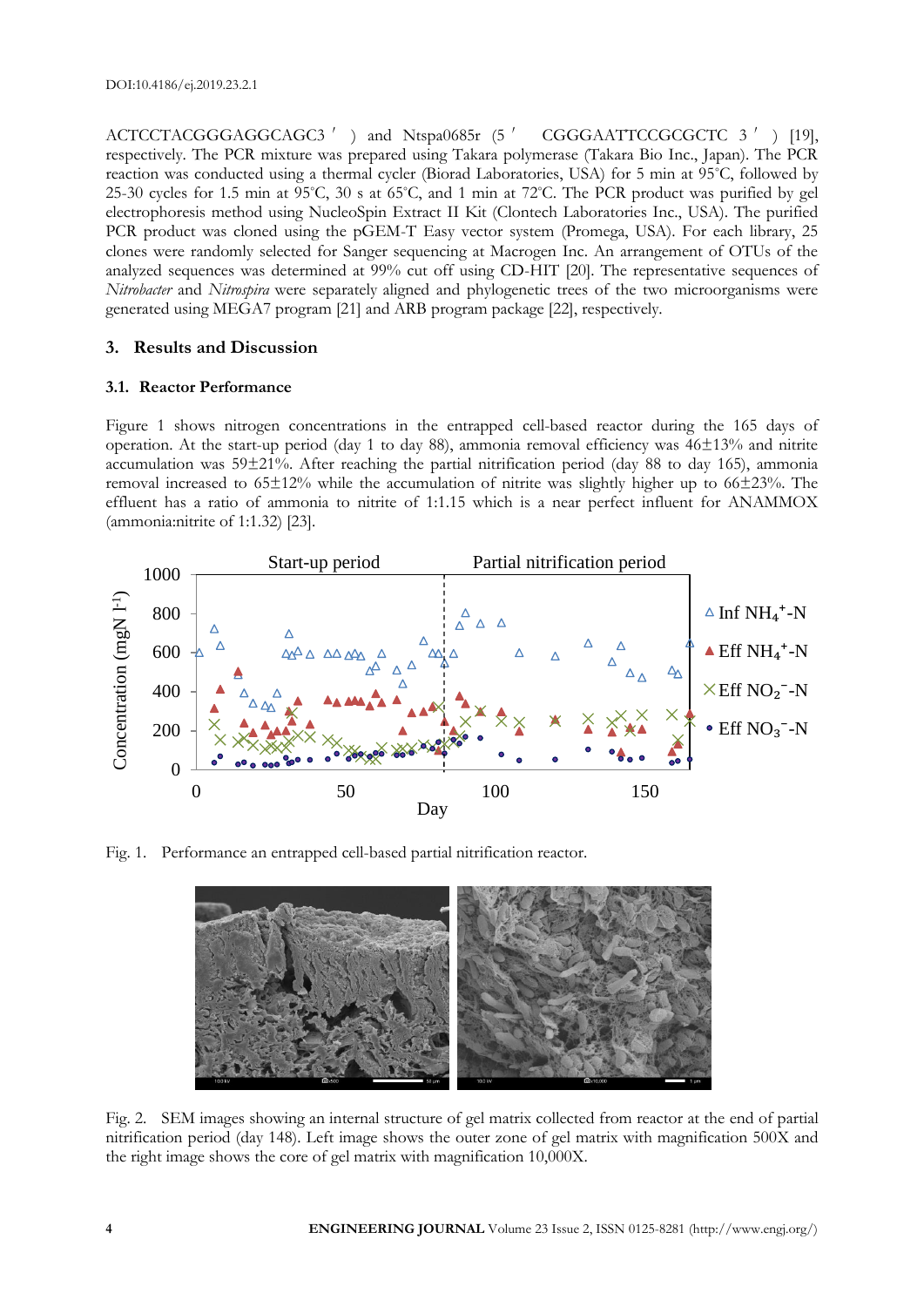Oxygen-limited environment within the PPVA gel matrix has been recently proven as a key decisive factor controlling the achievement of partial nitrification in an entrapped cell-based reactor [5]. Since cell entrapment with PPVA gel (as clearly shown in Fig. 2) blocks the penetration of oxygen inside the gel matrix (i.e. < 100 µm from the surface of gel matrix) leading to substantially reduced oxygen available for most of NOB [5]. Free ammonia (FA) concentrations in the reactor (4-18 mg l-1 ) were higher than a range of 0.1-1.0 mg <sup>1-1</sup> which began to inhibit the NOB activity in a suspended cell system [24]. However, FA inhibition should not be the key factor that promotes partial nitrification in this study because forming dense bacterial aggregates like biofilm and entrapped cell system help reducing the level of toxicant that actually exposed to microbes.

While maintaining partial nitrification was being processed, a small portion of nitrate (79±44 mg l-1 as 5-17.6% of influent ammonia) always appeared in the effluent throughout the long-term operation. This implied that the oxygen-limited condition in the gel matrix was not able to suppress all nitrite-oxidizing activities. This leads to the question of how some NOB are still able to maintain their cells within the oxygen-limited environment of the gel matrix.

#### **3.2. Relative Abundance of Microorganisms**

Gel beads collected near the end of reactor operation (day 148) were analyzed to determine the relative abundance of microorganisms within the gel matrix at the phylum and family levels (Fig. 3). Proteobacteria (49.24 %) and Bacteroidetes (29.27 %) were the highest relatively abundant phylum in the gel matrix, while *Cytophagaceae* was the highest relatively abundant family (23.04%). Some members of *Cytophagaceae* have been claimed for their ability to denitrify [25, 26]. Approximately  $11\pm17\%$  of the influent ammonia was loss during operation of the reactor that is probably contributed by denitrification at the expense of organic compounds derived from endogenous decay as an energy source. AOB belonging to the family *Nitrosomonadaceae* were observed in the gel matrix at a relatively high abundance (18.21%). Unexpectedly, a small amount (1.18%) of ammonia-oxidizing archaea (AOA) belonging to the *Nitrososphaeraceae* were also found. The results suggest that AOB were the main ammonia oxidizers in the reactor and AOA may partially contribute to the oxidation of ammonia to nitrite. *Comamonadaceae* was observed at 15.89% of the relative abundance. Some members of *Comamonadaceae* was reported to denitrify [27]. Some loss of ammonia that may take place by denitrification may support this group of microorganisms in the reactor. The 4.44% of the analyzed sequences belonged to some members of the family *Bradyrhizobiaceae* to which NOB genus *Nitrobacter* belongs. Family *Nitrospiraceae*, to which NOB genus *Nitrospira* belongs, was not detected in the gel matrix using Illumina MiSeq sequencing.

#### **3.3. NOB Community Structure**

Because Illumina MiSeq sequencing did not provide a direct link to NOB community in the gel matrix, clone libraries were constructed from the PCR-amplified products obtained using the specific primers targeting 16S rRNA gene fragments of *Nitrobacter* and *Nitrospira*. Out of the 25 clones analyzed for 16S rRNA gene fragments of *Nitrobacter*, 19 clones were identified as *Nitrobacter*, while the others were found to be non-*Nitrobacter*, as analyzed by BLAST [28]. Figure 4 shows the phylogenetic tree of *Nitrobacter* 16S rRNA gene sequences. For 16S rRNA gene fragments of *Nitrospira*, 24 out of the 25 clones analyzed were identified as *Nitrospira.* The phylogenetic tree of *Nitrospira* 16S rRNA gene sequences is shown in Fig. 5. The analyzed *Nitrospira* sequences fell within *Nitrospira* lineage I and II*.*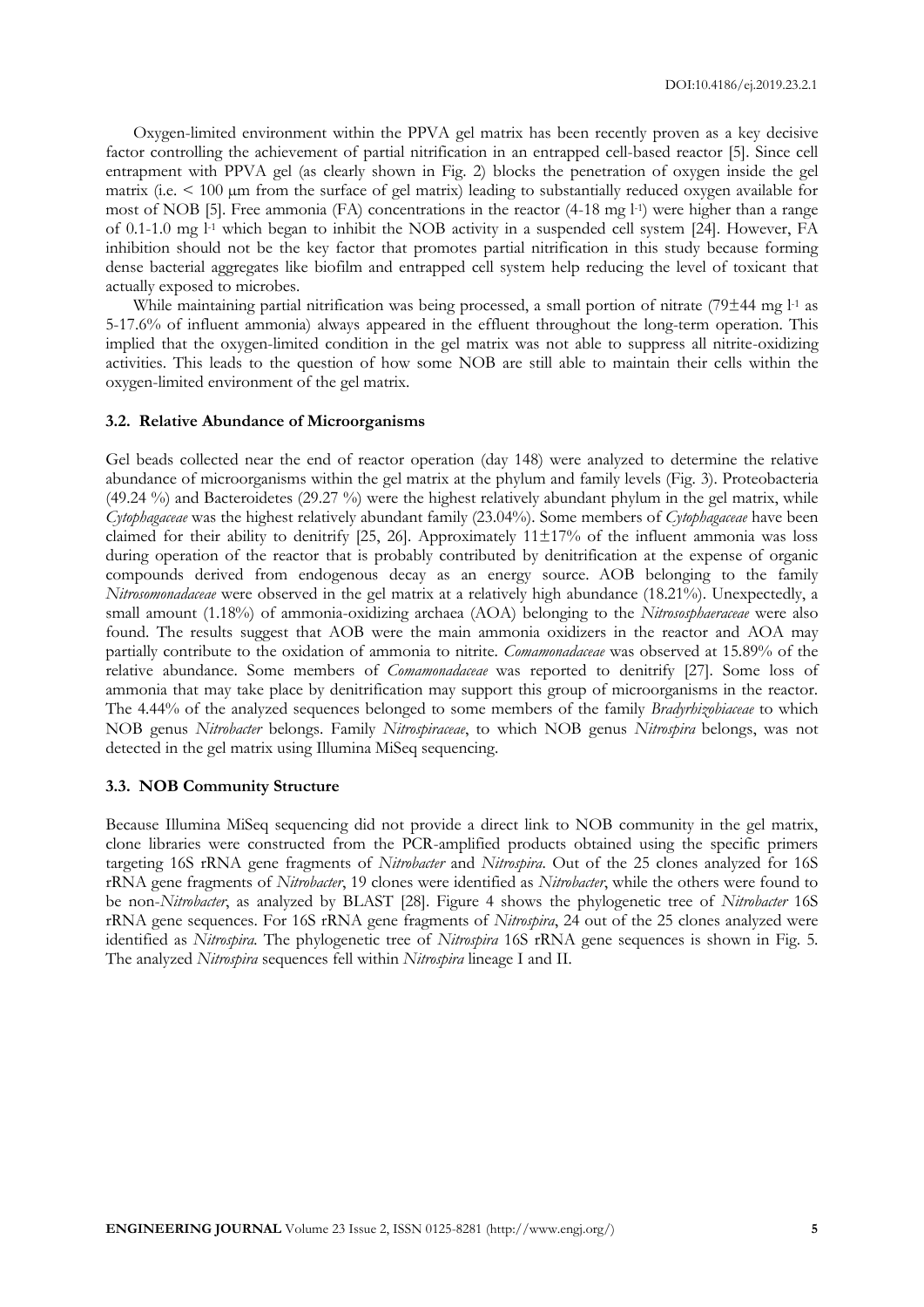

Fig. 3. Relative abundance of microorganisms at the phylum (up) and family (down) levels in the gel matrix of an entrapped cell-based partial nitrification reactor.

NOB genus *Nitrobacter* and *Nitrospira* are different in substrate affinities but were commonly found in wastewater treatment systems [29, 30]. *Nitrobacter* has lower nitrite and oxygen affinities than *Nitrospira* [31, 32]. The nitrite half-saturation coefficient (*KS*) of pure cultures of *Nitrobacter* was 0.69-7.6 mg-N l-1 , while pure cultures of *Nitrospira* showed lower values of 0.13-0.38 mg-N l<sup>-1</sup> [31]. The oxygen half-saturation coefficient  $(K<sub>O</sub>)$  of mixed cultures of *Nitrobacter* was 0.43-5.31 mg  $1<sup>1</sup>$  [3, 33, 34] while the value of  $K<sub>O</sub>$  of *Nitrospira* was 0.33-0.54 mg l-1 [33, 35]. The difference of *KS* and *KO* between *Nitrobacter* and *Nitrospira* allows them to be dominant in distinct environments. *Nitrobacter* often dominates a substrate (nitrite and oxygen) concentrated environment, while *Nitrospira* often prefers a dilute, substrate-deficient environment [32, 36, 37]. In addition, differences in substrate affinity among some *Nitrospira* lineages, which have been often found in wastewater treatment systems [29] as lineage I and II, have been reported in a previous study [38].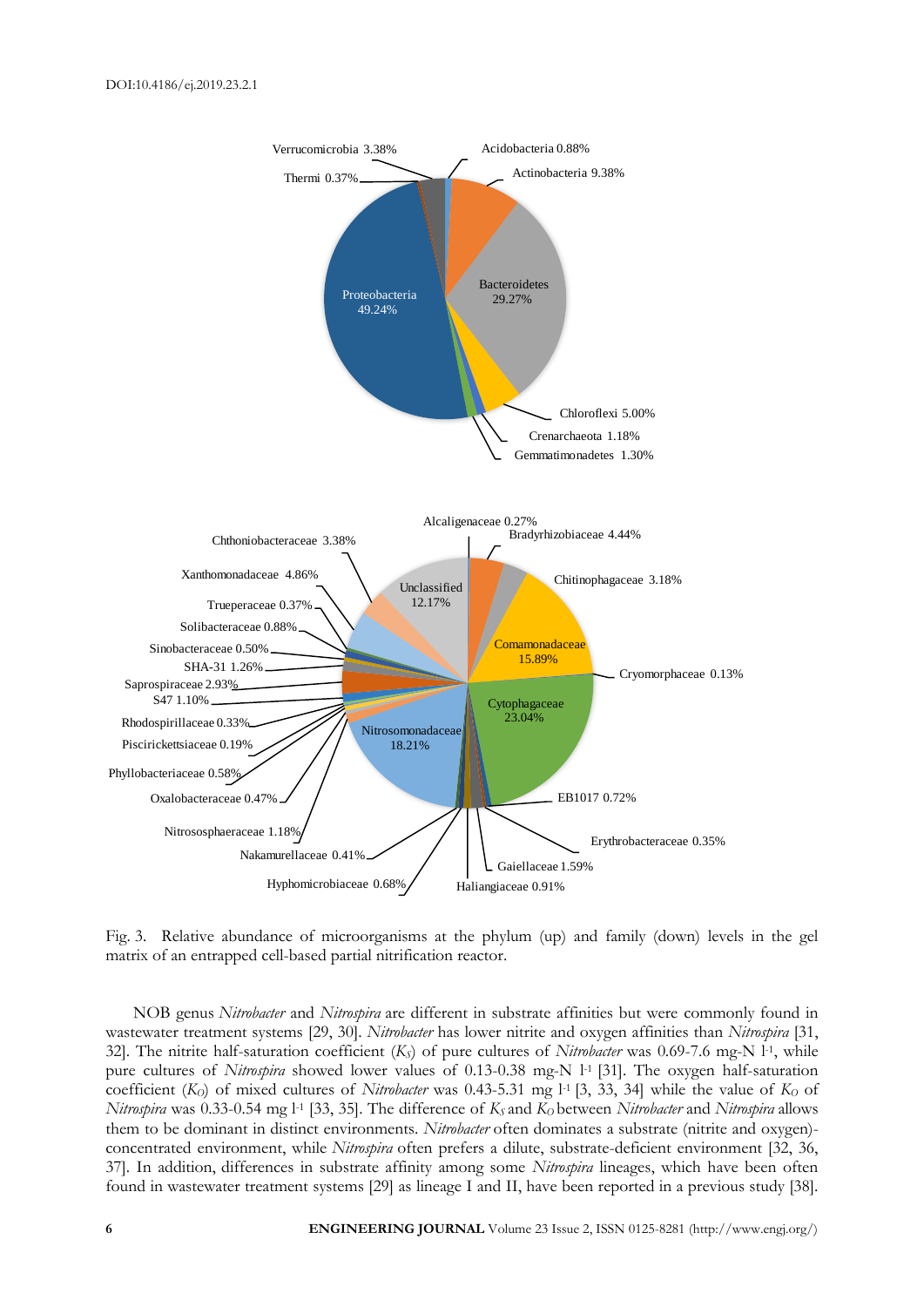Park and Noguera (2008) [38] found a partial shift toward *Nitrospira* lineage II along operating chemostat at high DO (8.5 mg l<sup>-1</sup>) while the low DO (< 0.24 mg l<sup>-1</sup>) chemostat was always dominated by *Nitrospira* lineage I. According to the results, they suggested that *Nitrospira* lineage I and II probably have different affinity to oxygen.

In the current study, *Nitrobacter* and *Nitrospira* lineage I and II were found coexisting in the entrapped cell-based reactor even though each of them was reported to have a unique affinity to substrates. Cell entrapment with PPVA gel creates substrate concentration gradients along the depth toward the core of the gel matrix. Substrate gradient-like environment in gel matrix allows various physiological groups of NOB to keep finding their niches and surviving in the entrapped cell-based reactor.



Fig. 4. Phylogenetic tree calculated based on 489 bp of the 16S rRNA gene sequences of *Nitrobacter* using the maximum likelihood method**.** The numbers in parentheses of the analyzed sequences represent numbers of sequences in the same OTUs.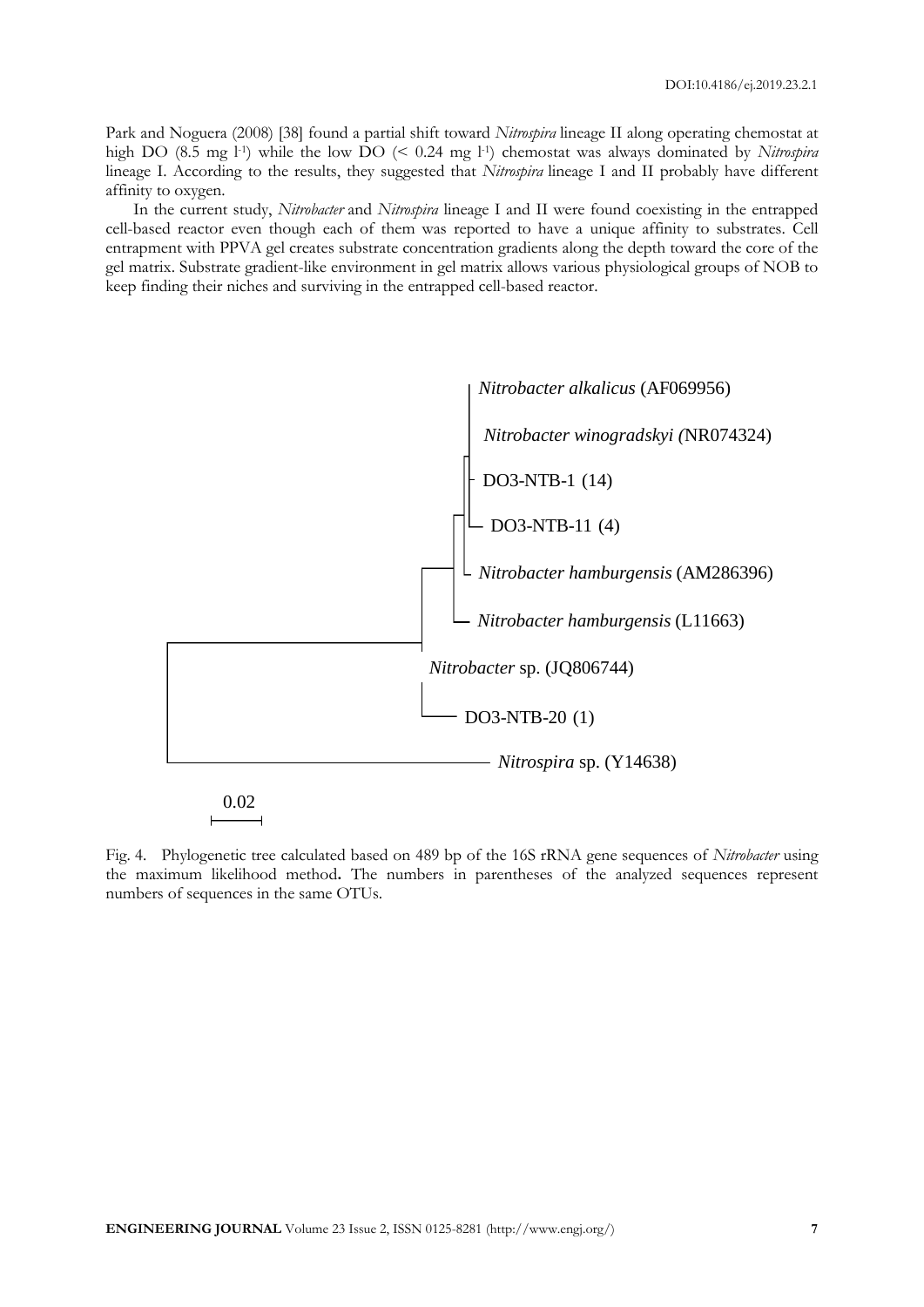

Fig. 5. Phylogenetic tree calculated based on the 16S rRNA gene sequences of *Nitrospira*. The trees were constructed by adding approximately 236-bp sequences using the parsimony method into the tree prior constructed with >1400-bp sequences of reference *Nitrospira* using the neighbor-joining method. The numbers in parentheses of the analyzed sequences represent numbers of sequences in the same OTUs.

#### **3.4. Implication on Maintaining the Stability of Partial Nitrification**

Cell entrapment creates an oxygen-limited environment where promptly suppress most of all NOB activity within the gel matrix. However, the formation of oxygen concentration gradient allows NOB particularly with having high oxygen affinity (i.e. *Nitrospira* lineage I and II) to keep growing and continuously producing nitrate in the entrapped cell-based reactor. Although the K-strategist like *Nitrospira* is inherently less growth competitive and obviously less abundance than *Nitrobacter* in the nitrite-accumulating reactor, their persistence may probably threaten a stability of entrapped cell-based partial nitrifying reactor. Therefore, an additional control strategy like promoting FA inhibition in reactor is needed to use in combination with cell entrapment when the long-term stability of partial nitrification is strictly required.

## **4. Conclusion**

Cell entrapment with PPVA was applied to promote partial nitrification for ammonia-rich wastewater treatment. High partial nitrification (66% of nitrite accumulation in average) was reached indicating that low oxygen environment created within the gel matrix resulting in lowering the NOB activity. Nevertheless, small portion of nitrate (5-17.6% of the influent ammonia) still appeared along the whole operational period. NOB with different substrate affinities including *Nitrobacter*, *Nitrospira* lineage I and II were coexisted within the gel matrix. Substrate gradient-like microenvironment within the gel matrix is suggested as major cause of this coexistence and growth of NOB with diverse physiology in entrapped cell-based reactor.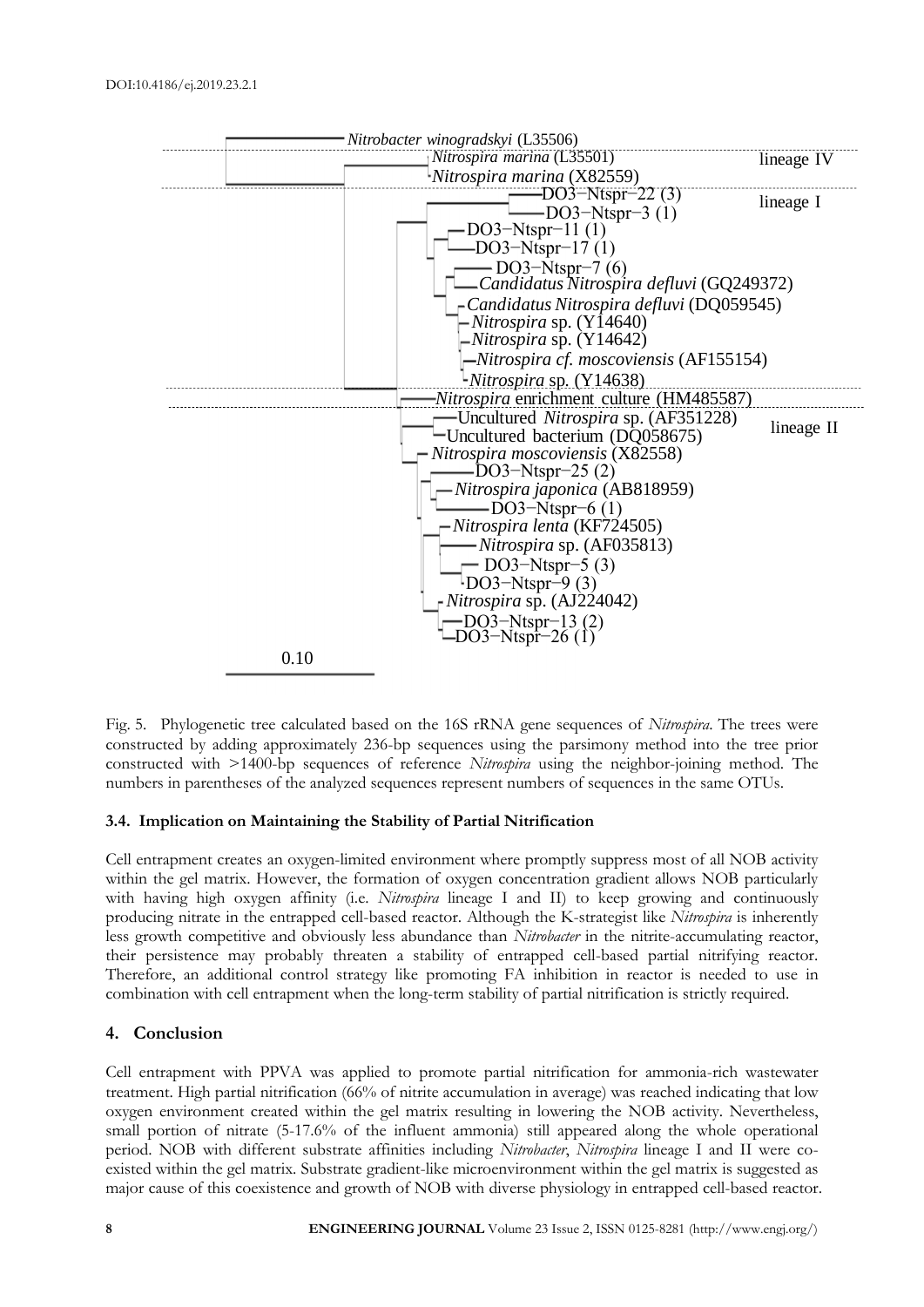This study recommends promoting free ammonia inhibition in reactor, instead of applying only a control strategy like low oxygen environment in gel matrix, for maintaining the stability of long-term partial nitrification.

#### **Acknowledgment**

This work was supported by the National Nanotechnology Center (NANOTEC), NSTDA, Ministry of Science and Technology, Thailand, through its program of Research Network NANOTEC (RNN). The authors also thank the Office of Higher Education Commission (OHEC) and the S&T Postgraduate Education and Research Development Office (PERDO) for the partial financial support of the Research Program.

#### **References**

- [1] W. Qian, Y. Peng, X. Li, Q. Zhang, and B. Ma, "The inhibitory effects of free ammonia on ammonia oxidizing bacteria and nitrite oxidizing bacteria under anaerobic condition," *Bioresour Technol*, vol. 243, pp. 1247-1250, 2017.
- [2] G. Chen, J. Li, J. Wei, J. Zeng, Y. Zhang, W. Bian, and H. Deng, "Nitritation via heat shock using immobilized active sludge aggregates," *Desalin Water Treat*, vol. 57, no. 48-49, pp. 22779-22787, 2016.
- [3] T.R.V. Akaboci, F. Gich, M. Ruscalleda, M.D. Balaguer, and J. Colprim, "Effects of extremely low bulk liquid DO on autotrophic nitrogen removal performance and NOB suppression in side- and mainstream one-stage PNA," *J Chem Technol Biotechnol*, vol. 93, no. 10, pp. 2931-2941, 2018.
- [4] J. Wu, Y. Zhang, M. Zhang, and Y. Li, "Effect of nitrifiers enrichment and diffusion on their oxygen half-saturation value measurements," *Biochem Eng J*, vol. 123, pp. 110-116, 2017.
- [5] C. Rongsayamanont, T. Limpiyakorn, and E. Khan, "Effects of inoculum type and bulk dissolved oxygen concentration on achieving partial nitrification by entrapped cell-based reactors," *Bioresour Technol*, vol. 164, pp. 254-263, 2014.
- [6] K. Isaka, Y. Kimura, T. Yamamoto, T. Osaka, and S. Tsuneda, "Complete autotrophic denitrification in a single reactor using nitritation and anammox gel carriers," *Bioresour Technol*, vol. 147, pp. 96-101, 2013.
- [7] K. C. Chen and Y. F. Lin, "Immobilization of microorganisms with phosphorylated polyvinyl alcohol (PVA) gel," *Enzyme Microb Technol*, vol. 16, no. 1, pp. 79-83, 1994.
- [8] APHA, *Standard Methods for the Examination of Water and Wastewater*, 22nd ed. American Public Health Association, 2012.
- [9] K. Ding, X. Wen, Y. Li, B. Shen, and B. Zhang, "Ammonia-oxidizing archaea versus bacteria in two soil aquifer treatment systems," *Appl Microbiol Biotechnol*, vol. 99, no. 3, pp. 1337-1347, 2014.
- [10] J. G. Caporaso, C. L. Lauber, W. A. Walters, D. Berg-Lyons, C. A. Lozupone, P. J. Turnbaugh, N. Fierer, and R. Knight, "Global patterns of 16S rRNA diversity at a depth of millions of sequences per sample," *Proc Natl Acad Sci USA*, vol. 108, pp. 4516-4522, 2011.
- [11] FASTQC. [Online]. Available: http://www.bioinformatics.babraham.ac.uk/projects/fastqc/ [Accessed 20 March 2018]
- [12] J. Zhang, K. Kobert, T. Flouri, and A. Stamatakis, "PEAR: A fast and accurate Illumina Paired-End reAd mergeR," *BMC Bioinformatics*, vol. 30, no. 5, pp. 614-620, 2014.
- [13] FASTX-Toolkit. Available: http://hannonlab.cshl.edu/fastx\_toolkit [Accessed 20 March 2018]
- [14] R. C. Edgar, B. J. Haas, J. C. Clemente, C. Quince, and R. Knight, "UCHIME improves sensitivity and speed of chimera detection," *BMC Bioinformatics*, vol. 27, no. 16, pp. 2194-2200, 2011.
- [15] T. Rognes, T. Flouri, B. Nichols, C. Quince, and F. Mahé, "VSEARCH: A versatile open source tool for metagenomics," *PeerJ*, vol. 10, 2016.
- [16] SUMACLUST. [Online]. Available: https://git.metabarcoding.org/obitools/sumaclust/wikis/home [Accessed 20 March 2018]
- [17] H. Jie and L. Daping, "Nitrite removal performance and community structure of nitrite-oxidizing and heterotrophic bacteria suffered with organic matter," *Curr Microbiol*, vol. 57, no. 4, pp. 287-293, 2008.
- [18] M. Wagner, G. Rath, H. P. Koops, J. Flood, and R. Amann, "In situ analysis of nitrifying bacteria in sewage treatment plants," *Wat Sci Tech*, vol. 34, pp. 237-244, 1996.